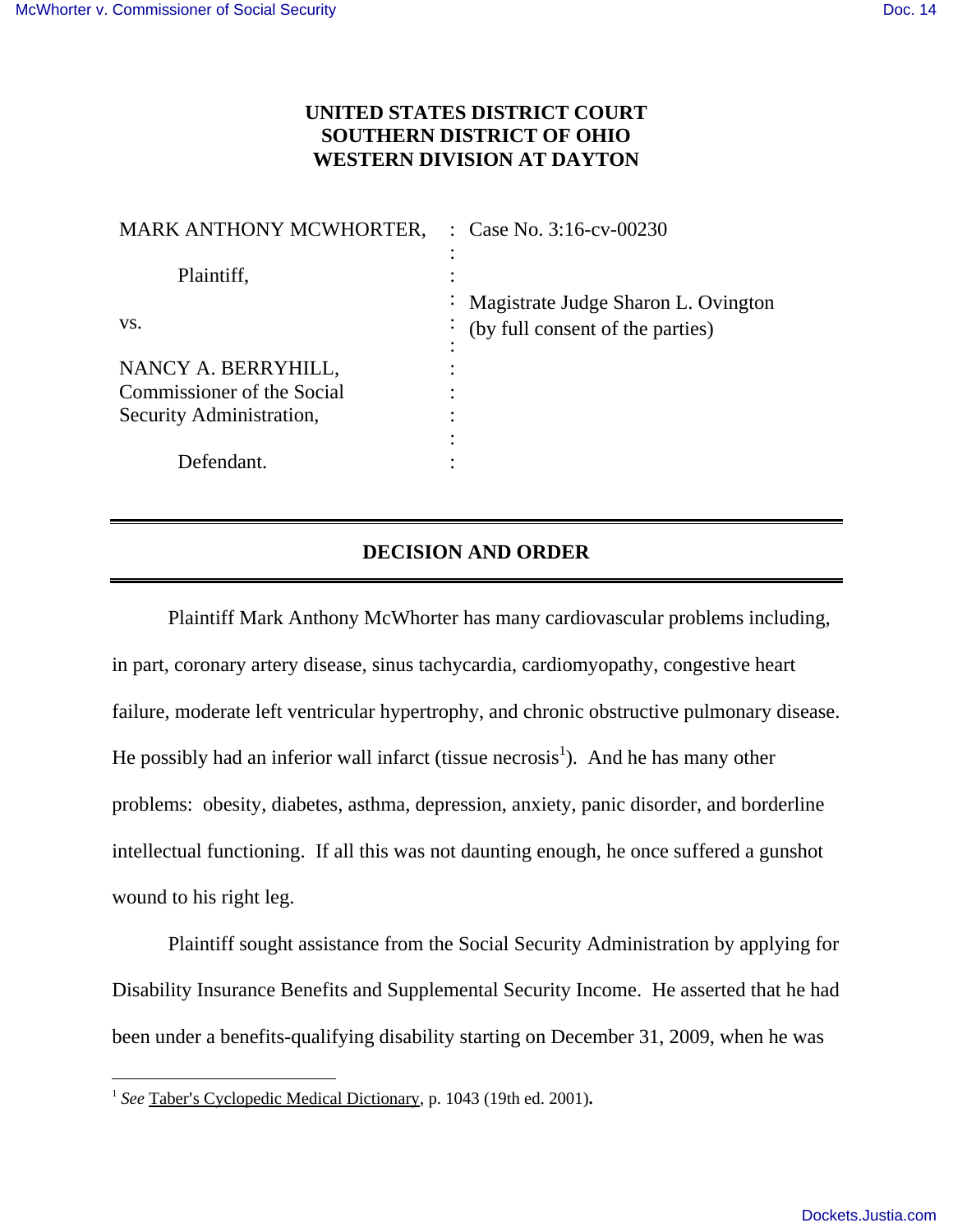32 years old. Administrative Law Judge (ALJ) Emily Ruth Statum concluded that Plaintiff was not under a disability and denied his applications.

Plaintiff brings the present case challenging ALJ Statum's decision. He contends that she failed to properly evaluate his credibility, posed inaccurate hypothetical questions to the vocational expert, and improperly relied on the vocational expert's testimony.

 During a hearing held by ALJ Statum, Plaintiff testified that he had last worked 3 years before the hearing. The work consisted of factory-type jobs that required him to move heavy objects and work on assembly lines. (Doc. #7, *PageID* #61). He explained that he can no longer work due to breathing problems, congestive heart failure, diabetes and chronic leg pain caused by a gunshot wound and a motorcycle accident. *Id.* He's had right-leg pain ever since he was shot. After his motorcycle accident, his right-leg pain became intolerable. *Id*. at 62. He takes pain medication—Percoset (4 times daily) and Gabapentin (2 times daily). *Id.* His medication side effects include feeling tired "all the time" and not being able to pay attention. *Id.*

Plaintiff no longer has a driver's license due to physician-imposed restrictions. He's had fits of coughing that "literally caused [him] to pass out." *Id*. at 62-63.

The ALJ observed Plaintiff had an oxygen tank with him at the hearing. Plaintiff testified that he always uses the oxygen tank due to his chronic obstructive pulmonary disease and congestive heart failure. *Id.* at 63. He explained that he experiences constant chest pain and tightness. *Id.* If he needs to bend over to pick up something, he gets short of breath. He cannot play with his daughter. He cannot walk 3 blocks without stopping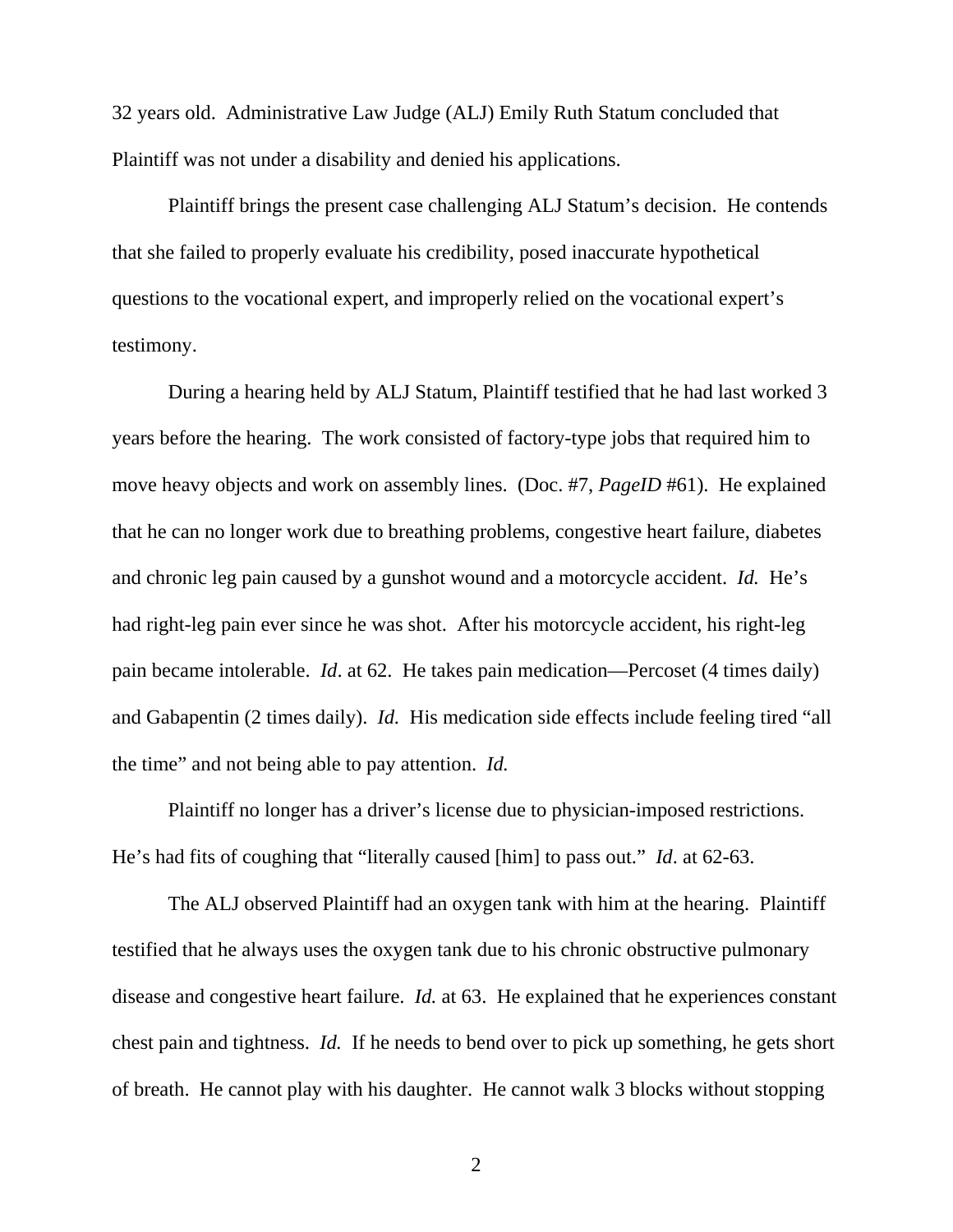to catch his breath. If he manages to walk 3 blocks to his neighbor's house without stopping, he needs to sit for 5 or 10 minutes when he gets there in order to catch his breath. *Id*. When he lies down he gets a sharp, stabbing pain in his leg that is constant and makes his legs jump and cramp up. *Id.* at 67-68. He also has leg swelling, and he can only be on his feet for 5 or 10 minutes at a time. He elevates his legs when his feet are swollen. *Id.* at 72.

Plaintiff testified that he is always tired because he does not sleep well at night because of pain. He naps 3 or 4 times during the day. When he takes a pain pill it knocks him out for 30 minutes. He also gets tired from "moving about" and "just even talking." *Id.* at 68. He is short of breath and is "always fighting for air." *Id.* He uses an inhaler 2 times a day for breathing treatments. *Id.* at 71.

During a typical day, Plaintiff wakes his daughter up for school, and he tries to "pick up here and there." *Id.* at 64. His wife does all the household chores and his older son cuts the grass. *Id*. He watches about an hour of television in the morning and tries to read. *Id.* He has trouble helping his daughter with her homework. She is in fourth grade. *Id.* at 64-65. He used to be able to cook and used to enjoy cooking. But, he can no longer stand long enough to prepare a meal without his legs swelling. *Id*. at 66.

During the ALJ's hearing, she asked a vocational expert a series of questions concerning the numbers of jobs available to a hypothetical person with certain work limitations. The vocational expert testified that, considering a hypothetical person with the limitations the ALJ described, plus the need to elevate his legs to waist or chest level during the workday, there would not be any jobs available to him. *Id*. at 78, 84. The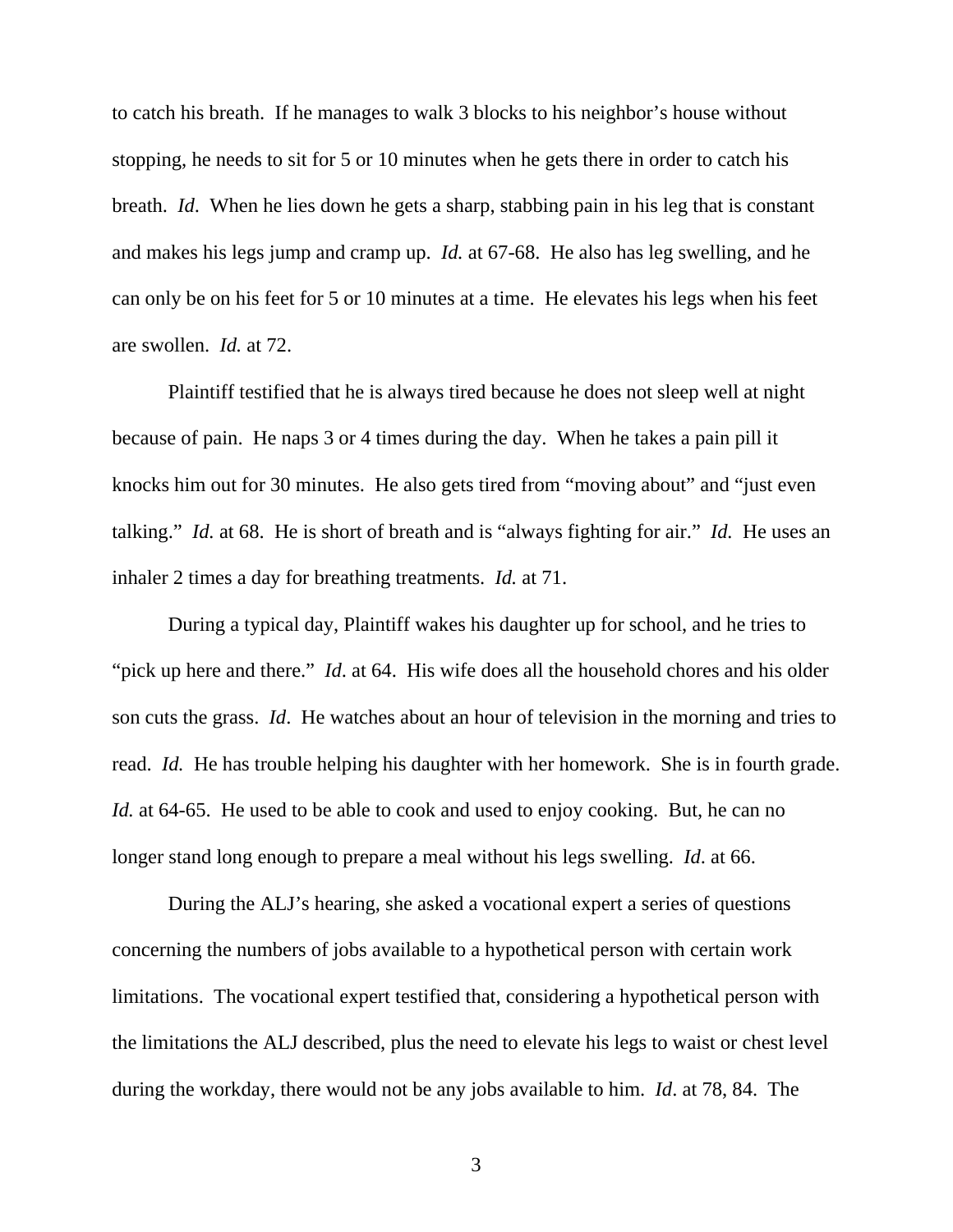vocational expert further testified that if the limitations the ALJ described included the additional limit of being off task more than 5 percent of the workday, there would be no jobs available for such a hypothetical person. *Id*. at 84. And, a person needing to use an oxygen tank would not be employable. *Id*. at 76.

**\* \* \*** 

The Social Security Act defines a "disability" as physical or mental impairments that are both "medically determinable" and severe enough to prevent the applicant from (1) performing his or her past job and (2) engaging in "substantial gainful activity" that is available in the regional or national economies. *See* 42 U.S.C. §§ 423(a), (d), 1382c(a); *see also Bowen v. City of New York*, 476 U.S. 467, 469-70 (1986). ALJ Statum concluded that Plaintiff's medically determinable impairments fell outside this definition by conducting the 5-Step evaluation required by social security law. *See* 20 C.F.R. § 404.1520(a)(4). Her more significant findings began at Step 2 where she found that Plaintiff had many severe impairments: coronary artery disease; diabetes mellitus; history of gunshot wound to right leg; asthma; obesity with a Body Mass Index of 32.59; sinus tachycardia; congestive heart failure; chronic obstructive pulmonary disease; moderate left ventricular hypertrophy; status post possible inferior wall infarct; cardiomyopathy; depression; anxiety; panic disorder; alcohol-related disorder, NOS; and borderline intellectual functioning. (Doc. #7, *PageID* #40). At Step 3, the ALJ concluded that Plaintiff's impairments did not automatically constitute a disability. *Id*. at 42-43.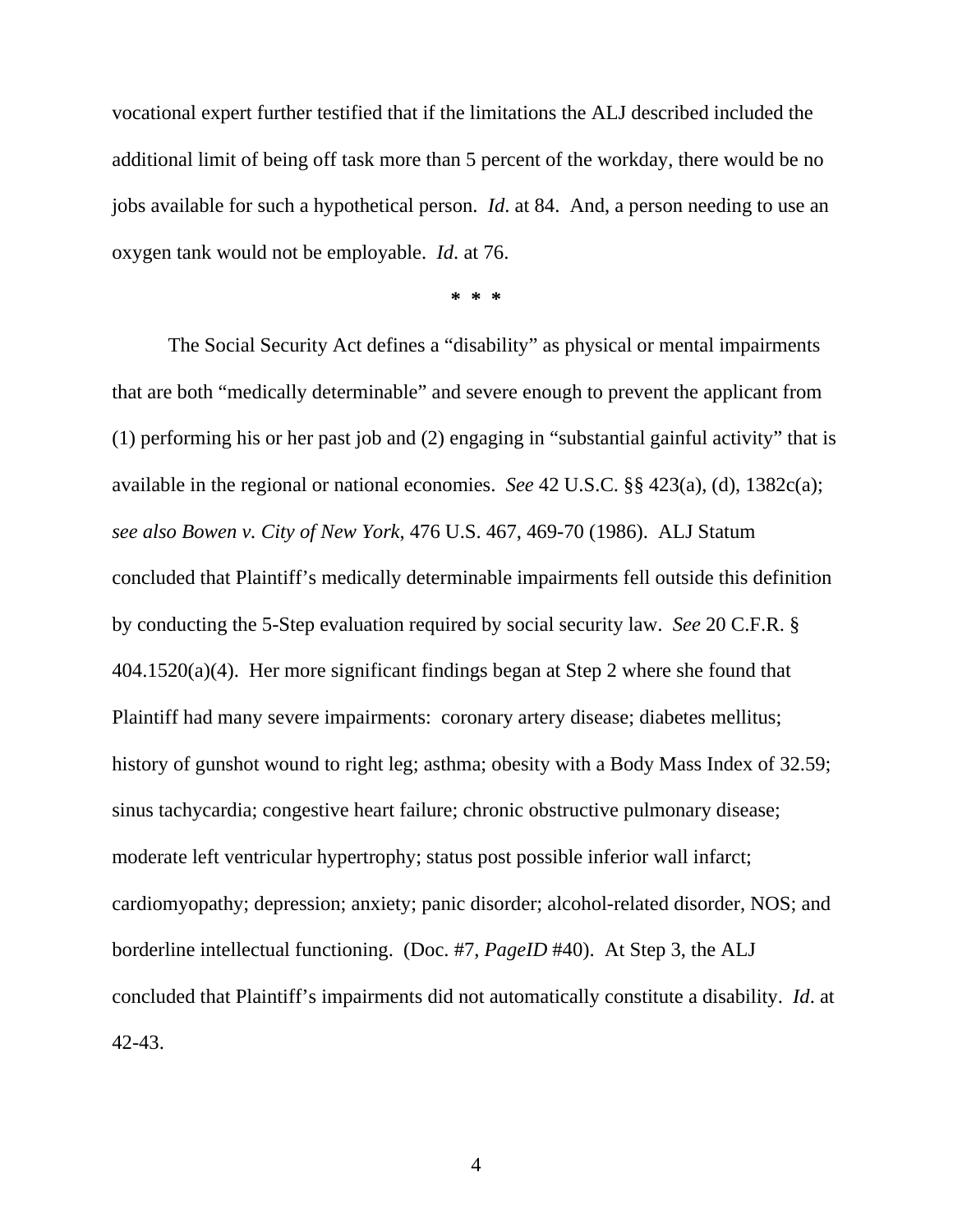At Step 4, the ALJ assessed Plaintiff's residual functional capacity or the most he could do despite his impairments. *See* 20 C.F.R. § 404.1545(a); *see also Howard v. Comm'r of Soc. Sec*., 276 F.3d 235, 239 (6th Cir. 2002). Doing so, the ALJ found that Plaintiff could perform sedentary work with the following limitations: "(1) lift and/or carry ten pounds occasionally; (2) sit about six hours in an eight-hour workday; (3) stand and/or walk about two hours in an eight-hour workday; (4) with no limitations pushing and/or pulling; (5) he can climb stairs or ramps frequently; (6) occasionally climb ladders, ropes or scaffolds; (7) he should avoid concentrated exposure to the extremes of heat or cold, or humidity; (8) no concentrated exposure to flumes, odors, dust, gases, environmental pollutants, or poor ventilation; (9) unskilled work that requires performing routine, one to three-step tasks of repetitive nature, in a work setting with no demand for fast production speed; and (10) no more than occasional contact with co-workers and the public." (Doc. #7, *PageID* #43). These work limitations precluded Plaintiff from performing his past relevant work. *Id*. at 46.

 At Step 5, the ALJ concluded that Plaintiff was not under a disability because a significant numbers of jobs exist in the national economy that he can perform, including charge-account clerk and weight tester. *Id*. at 47. This conclusion led to ALJ Statum's ultimate finding that Plaintiff was not under a benefits-qualifying disability. *Id.* at 46-47.

 The present judicial review determines whether ALJ Statum applied the correct legal standards and whether substantial evidence supports her findings. *Blakley v. Comm'r of Soc. Sec.*, 581 F.3d 399, 406 (6th Cir. 2009); *see Bowen v. Comm'r of Soc. Sec*., 478 F.3d 742, 745-46 (6th Cir. 2007). If she failed to apply the correct legal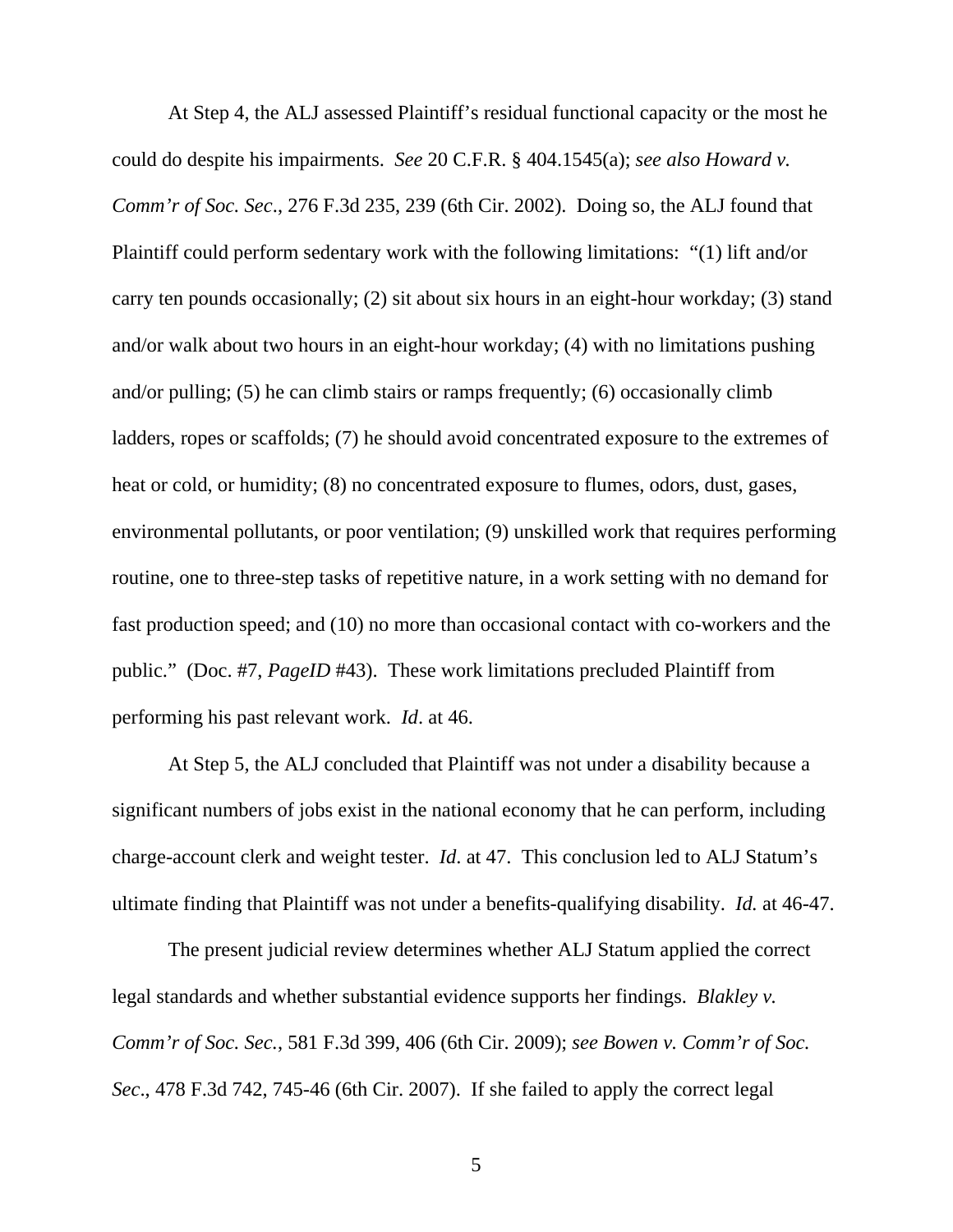criteria, her decision may be fatally flawed even if the record contains substantial evidence supporting her findings. *Rabbers v. Comm'r of Soc. Sec.*, 582 F.3d 647, 651 (6th Cir. 2009); *see Bowen*, 478 F.3d at 746; *Wilson v. Comm'r of Soc. Sec.*, 378 F.3d 541, 546-47 (6th Cir. 2004). A conclusion is supported by substantial evidence when "a 'reasonable mind might accept the relevant evidence as adequate to support a conclusion.'" *Blakley*, 581 F.3d at 407 (quoting *Warner v. Comm'r of Soc. Sec.*, 375 F.3d 387, 390 (6th Cir. 2004). Substantial evidence consists of "more than a scintilla of evidence but less than a preponderance...." *Rogers v. Comm'r of Soc. Sec.*, 486 F.3d 234, 241 (6th Cir. 2007).

Plaintiff challenges ALJ Statum's finding that "the medical evidence does not support the need for oxygen therapy." (Doc. #7, *PageID* #45). He contends that the record repeatedly notes that he has been using supplementary oxygen therapy. His treating pulmonologist, he points out, completed a report that unequivocally states he is "on home O2." (Doc. #8, *PageID* #1469 (citing *PageID* #1335 "and the record generally")).<sup>2</sup> Plaintiff argues that the record is devoid of any medical evidence contradicting his treating pulmonologist's report and, consequently, "ALJ Statum's statement that 'the medical evidence does not support the need for oxygen therapy,' [*PageID* #45] is simply incorrect." (Doc. #8, *PageID* #1470).

"There is no question that subjective complaints of a claimant can support a claim for disability, if there is also objective medical evidence of an underlying medical

 $\overline{a}$ 

 $2$  Plaintiff cites to the page number used by the Social Security Administration at the administrative level (here, page number 1300) rather than to the PAGEID #s used in this case (page 1300 is *PageID* #1335). *See* General Order No. Day 12-01, Pretrial and Trial Procedures, p.12 (S.D. Ohio, Feb. 2, 2012) ("Page references should be to the page identification number (PageID \_\_) which is added electronically to each page of a document filed with the Court.")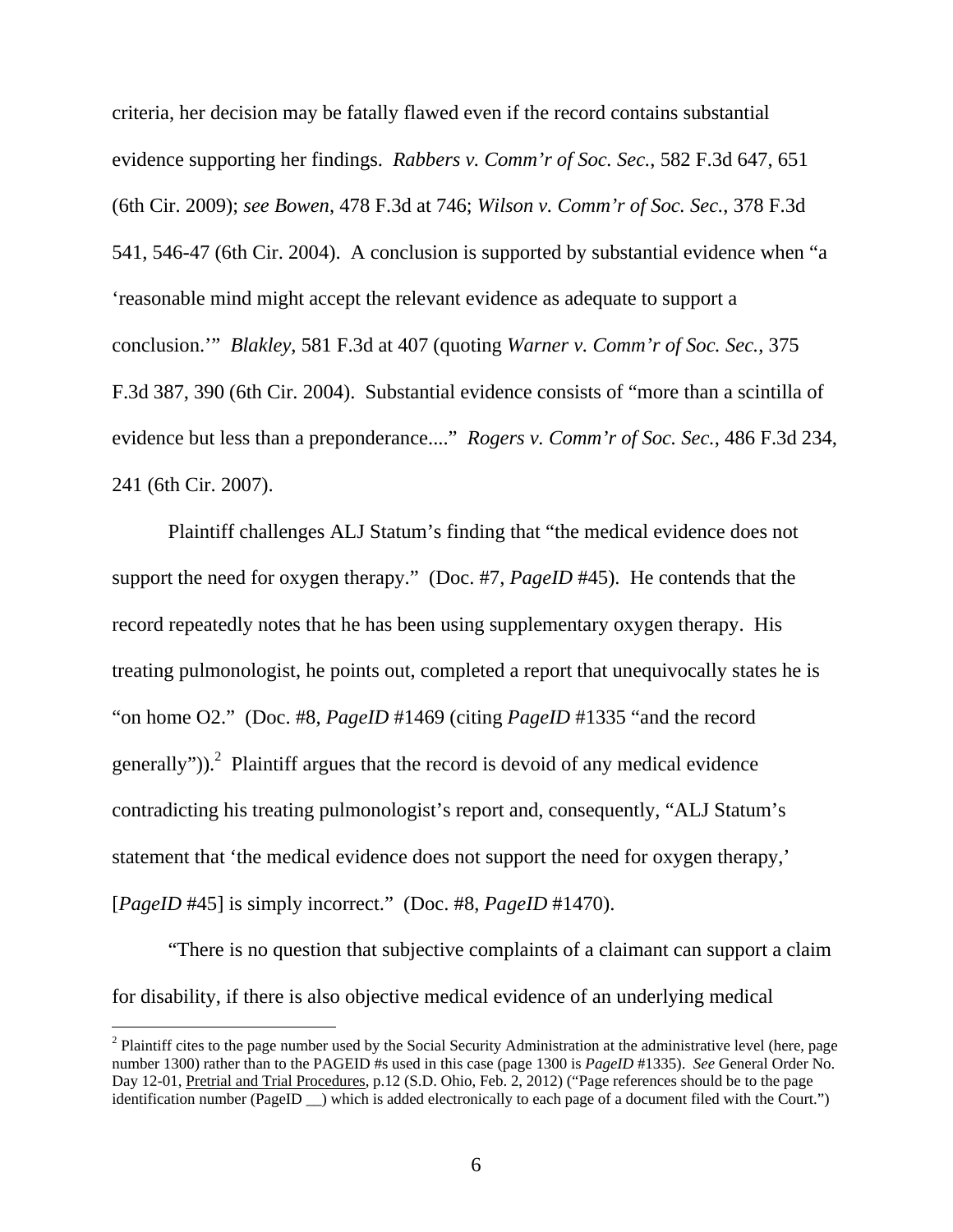condition in the record." *Jones v. Comm'r of Soc. Sec*., 336 F.3d 469, 475 (6th Cir. 2003). ALJs, however, are not required to accept as credible a claimant's subjective reports of pain and other symptoms and "may properly consider the credibility of the claimant." *Walters v. Comm'r of Soc. Sec*., 127 F.3d 525, 531 (6th Cir. 1997) (citation omitted); *see Jones*, 336 F.3d at 476. An ALJ's credibility findings "are to be accorded great weight and deference, particularly since an ALJ is charged with the duty of observing a witness's demeanor and credibility. Nevertheless, an ALJ's assessment of a claimant's credibility must be supported by substantial evidence." *Walters*, 127 F.3d at 531 (citations omitted).

Contrary to Plaintiff's argument, the ALJ properly considered and discounted his testimony about his need for oxygen therapy. Doing so, the ALJ set forth the correct legal criteria to assessing a claimant's credibility. *See* Doc. #7, *PageID* #44. And, substantial evidence supports the ALJ's conclusion that the medical evidence did not confirm the need for oxygen therapy. Medical notes from both Salim Dahdah, M.D. (Plaintiff's cardiologist) and Shahid Bashir, M.D. (Plaintiff's pulmonologist) showed Plaintiff's blood oxygen saturation levels were 94% or higher, on room air, as the ALJ observed. *Id*. at 45, 774, 777, 1371. The ALJ also correctly noted that Plaintiff's sixminute-walk test in February 2013 showed that his his blood oxygen levels did not desaturate with exercise—his saturation level was 97% at the conclusion of the test. *Id*. at 45, 1434-36. Based on such evidence, the ALJ reasonably discounted Plaintiff's testimony about his need to use oxygen.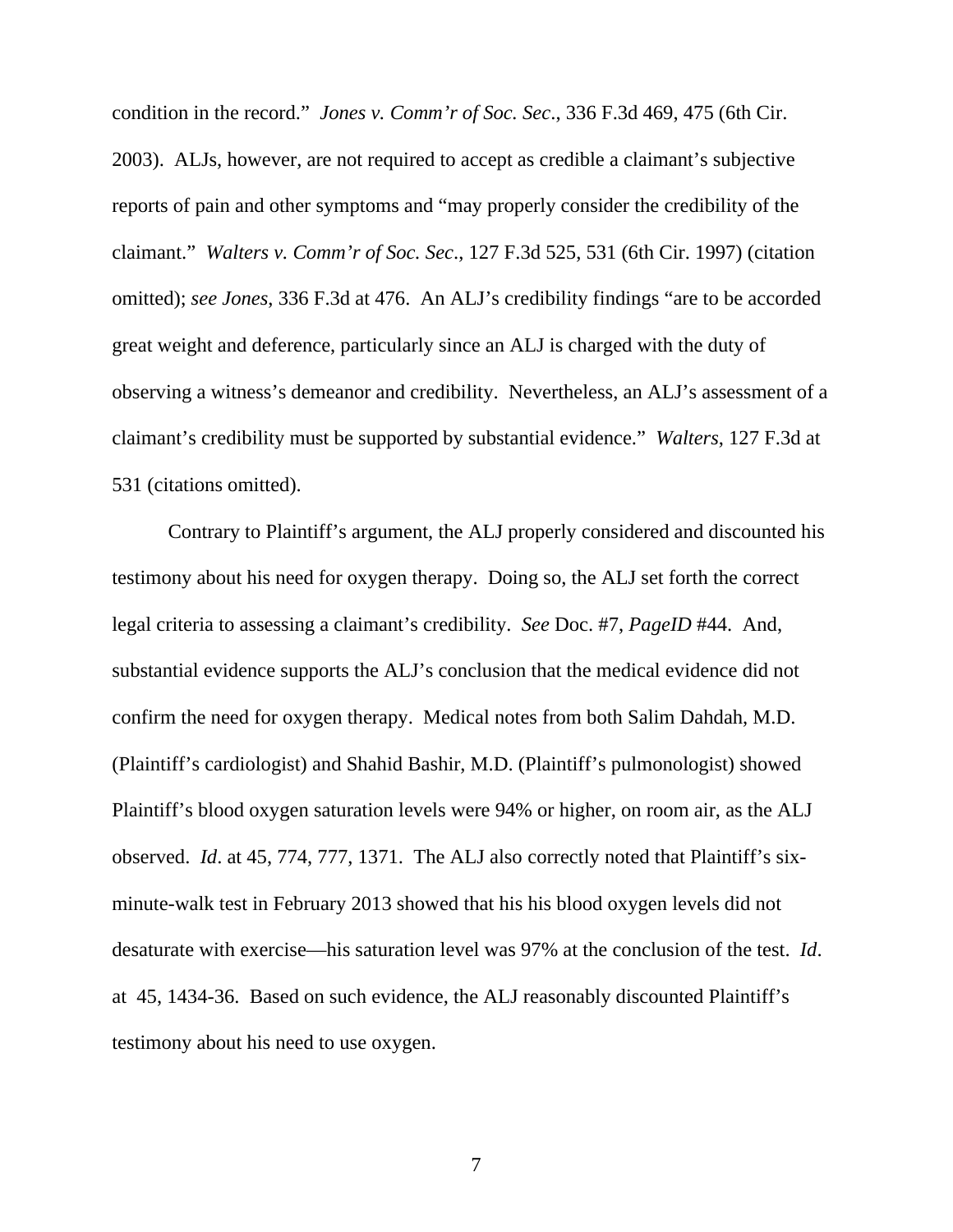The evidence Plaintiff relies on does not contradict the ALJ's findings or the evidence on which the ALJ relies. Plaintiff's evidence, moreover, does not reasonably corroborate his testimony that he always uses oxygen at home. At best, his evidence establishes that he was treated with oxygen therapy during his time in the hospital on several occasions. Such treatment is not reasonably probative of whether he needed to always use oxygen at home or whether he would need it to be capable of performing a limited range of sedentary work. Examination of the specific evidence Plaintiff relies on reveals its shortcomings. In May 2012, at the emergency room, Plaintiff was frequently noted to have even and unlabored breathing. *Id*. at 455. He was on oxygen briefly (a few minutes) while he obtained his chest x-ray, which showed that his lungs were hypoinflated and clear. *Id*. at 455, 459. He was admitted to the hospital, and his pulse oximetry was 96%. *Id*. at 776-77. Normal pulse oximetry ranges from 95 to 100%; values under 90% are considered low.<sup>3</sup>

 On December 16, 2012, Plaintiff went to the hospital where he was placed on 2 liters of oxygen. *Id*. at 581. The doctor diagnosed pneumonia and admitted him to the hospital for 4 days. *Id*. at 583. While his pneumonia was being treated, the plan was to provide supplemental oxygen to keep his saturation levels above 92%. *Id*. at 589. There does not appear to be any indication in these records that Plaintiff's oxygen saturation was, or fell below, 92%. Though Plaintiff had moderate shortness of breath on examination, his saturation level was 94% without supplemental oxygen. *Id*. at 593. Following treatment with IV antibiotics and steroids, Plaintiff improved and was

<sup>3</sup> *See* http://www.mayoclinic.org/symptoms/hypoxemia/basics/definition/sym-20050930.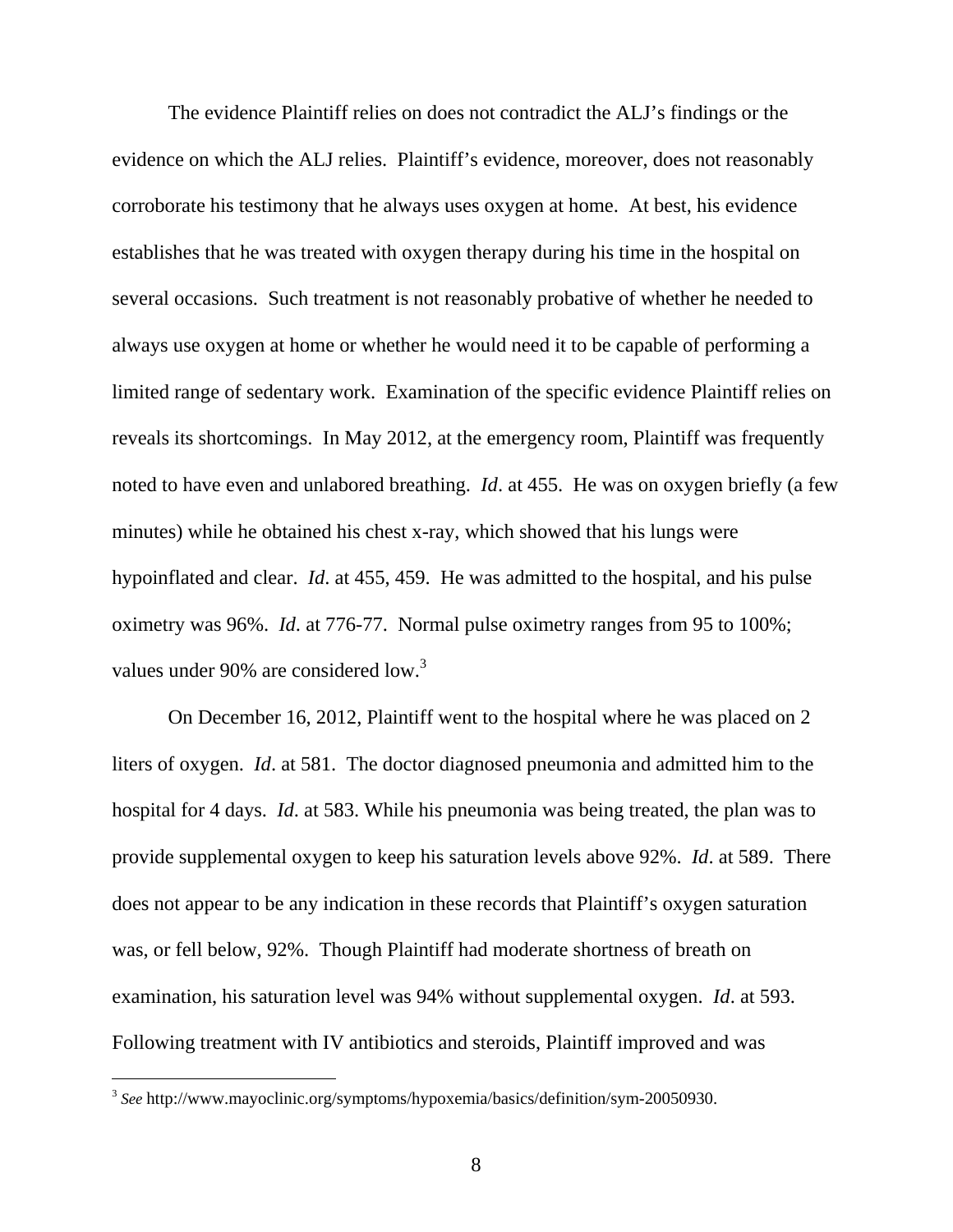discharged home in good condition. The doctor prescribed inhalers and medication but not home oxygen. *Id*. at 583-84. Indeed, discharge notes do not mention that he required oxygen therapy at home. *Id*. at 583-84.

 Plaintiff correctly refers to the fact that Dr. Bashir noted that he was "on home O<sup>2</sup>." *Id.* at 1335. But, Dr. Bashir did not indicate that Plaintiff needed to always use home oxygen therapy or that he needed oxygen therapy in order to perform sedentary or other work. Dr. Bahshir's note, moreover, is not inconsistent with the respiratory limitations the ALJ included in her assessment of Plaintiff's residual functional capacity—for instance, "no concentrated exposure to flumes, odors, dust, gases, environmental pollutants, or poor ventilation," *id*. at 43— and reasonably accounted for Plaintiff's credible limitations. This is further seen in the ALJ's decision to limit him to sedentary work, which is the lowest exertional level recognized under social security law. 20 C.F.R. § 404.1567(a). The ALJ also properly added postural restrictions to further address the impacts of Plaintiff's cardiovascular problems on his work abilities.

 Plaintiff next contends that the vocational expert indicated that use of supplemental oxygen has a significant impact on all available jobs. This occurred, in Plaintiff's view, when the vocational expert testified that no light exertional jobs would be available to a person who needed to use supplemental oxygen. Plaintiff maintains that the ALJ erred by not considering this clearly supported limitation in her remaining hypotheticals to the vocational expert and, consequently, improperly relied on the vocational expert's testimony.